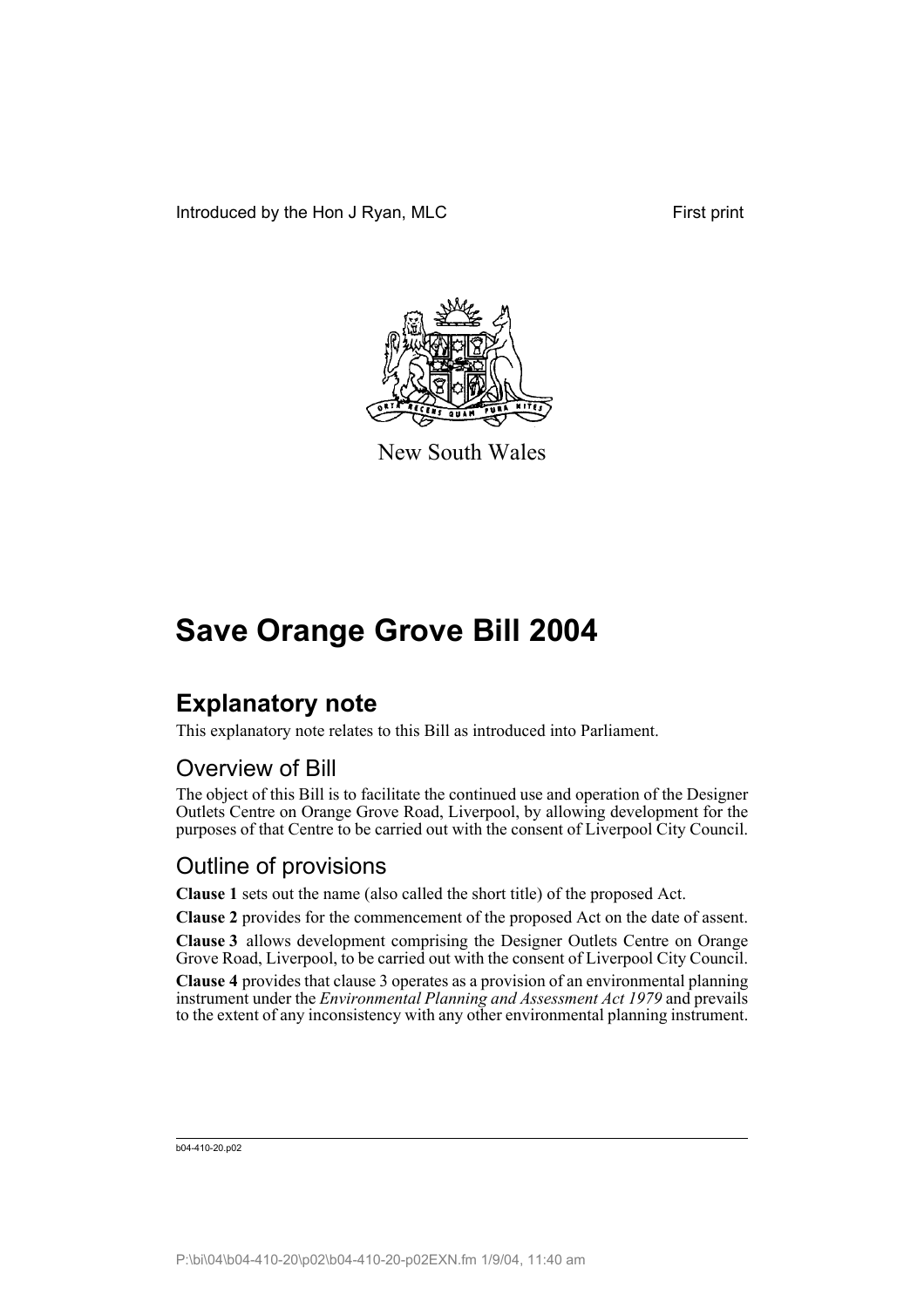Save Orange Grove Bill 2004

Explanatory note

Explanatory note page 2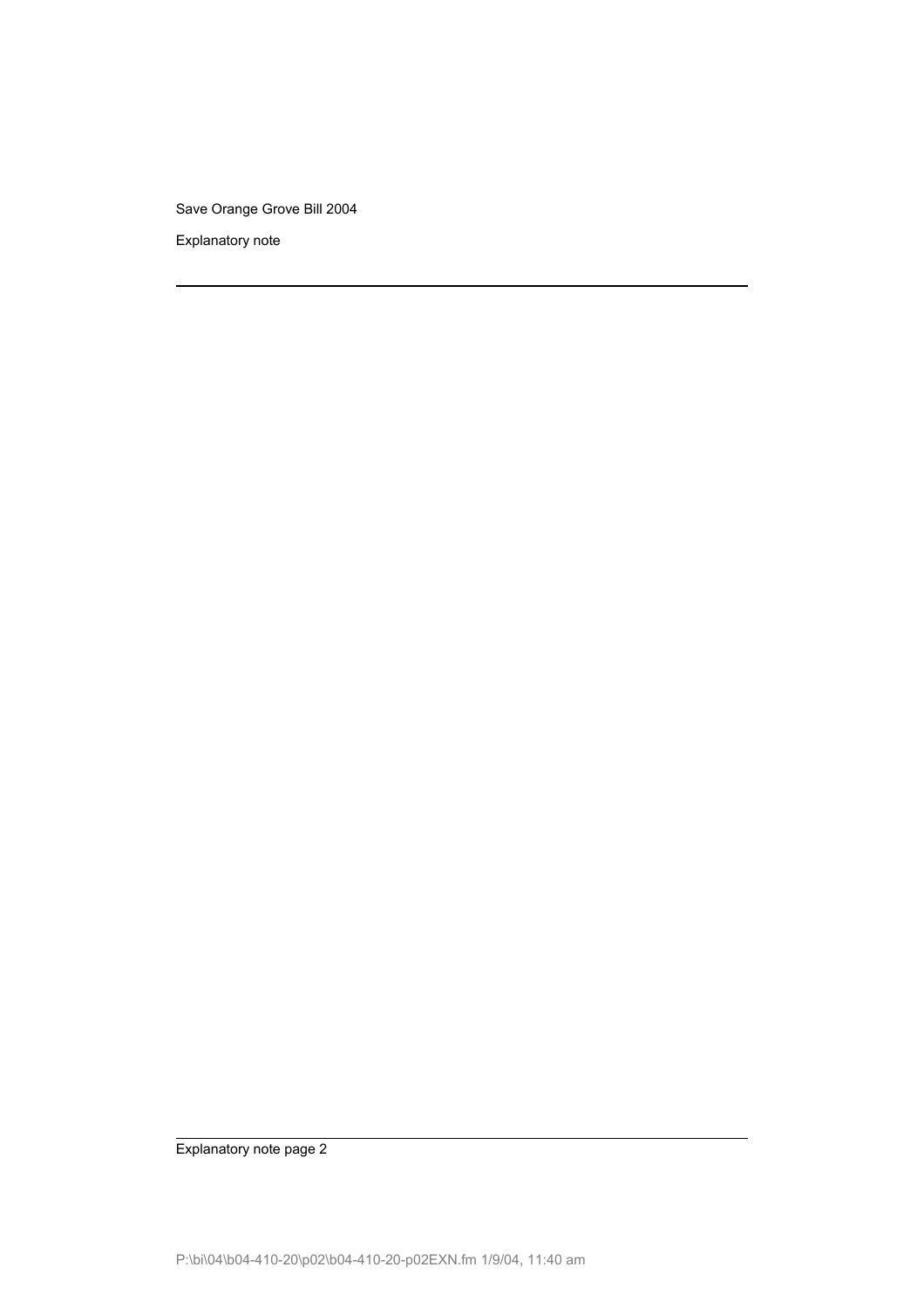Introduced by the Hon J Ryan, MLC First print



New South Wales

# **Save Orange Grove Bill 2004**

### **Contents**

|   |                                                         | Page |
|---|---------------------------------------------------------|------|
|   | Name of Act                                             |      |
| 2 | Commencement                                            |      |
|   | Orange Grove development permitted with council consent | 2    |
|   | Relationship with EP&A Act                              |      |
|   |                                                         |      |

b04-410-20.p02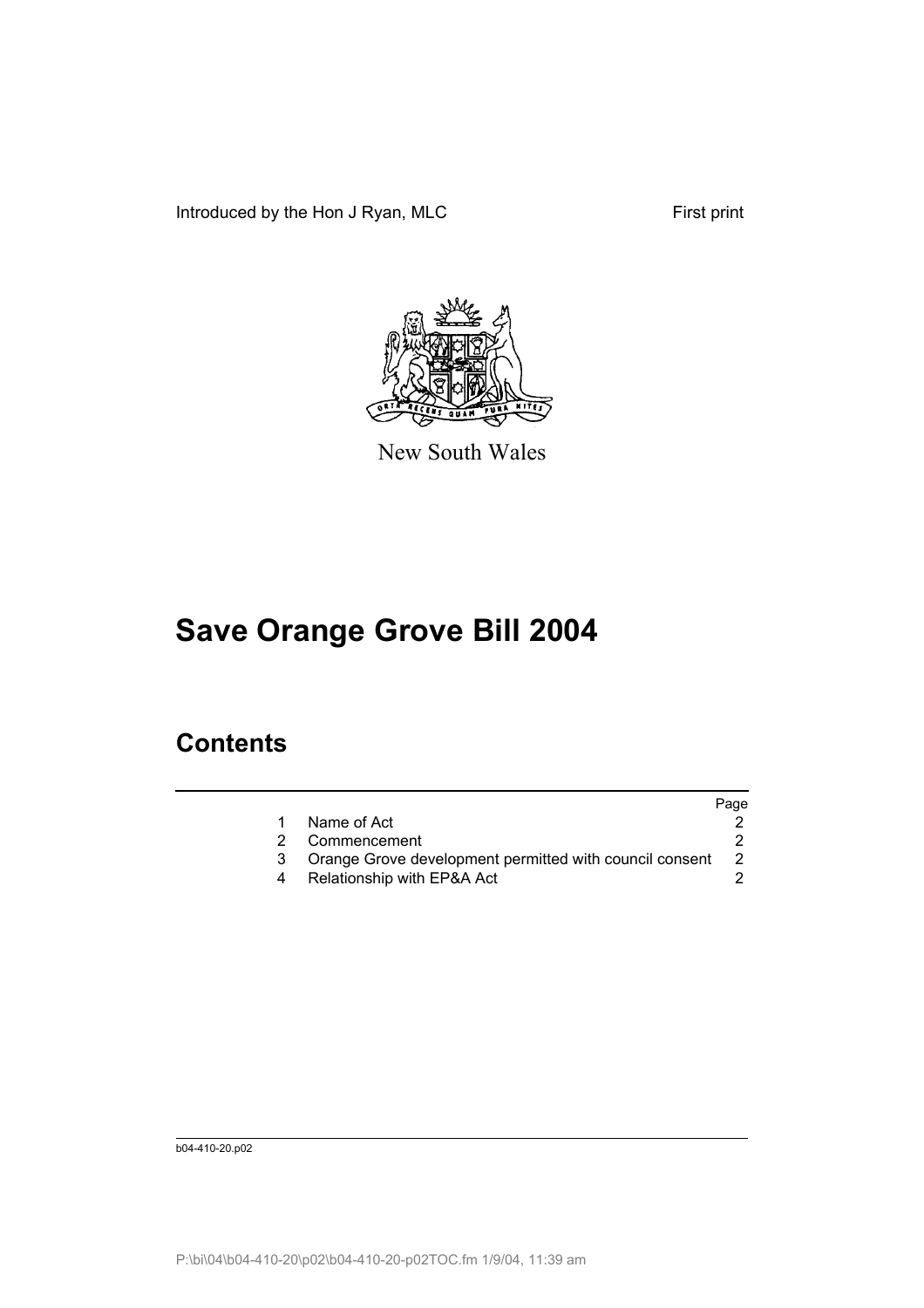Save Orange Grove Bill 2004

**Contents** 

Page

Contents page 2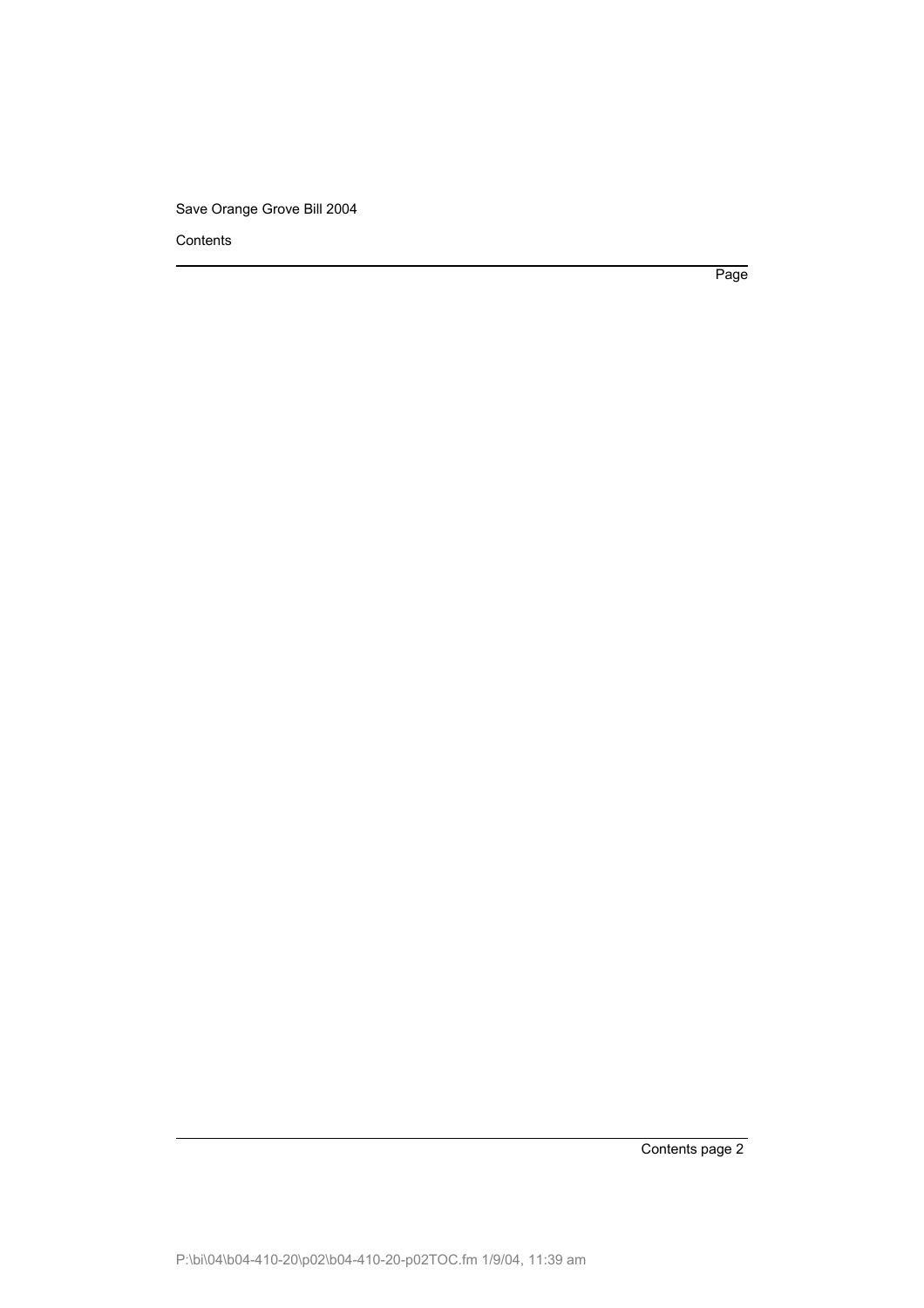

New South Wales

# **Save Orange Grove Bill 2004**

No , 2004

#### **A Bill for**

An Act to authorise the carrying out of the development known as the Designer Outlets Centre on Orange Grove Road, Liverpool, with the consent of Liverpool City Council.